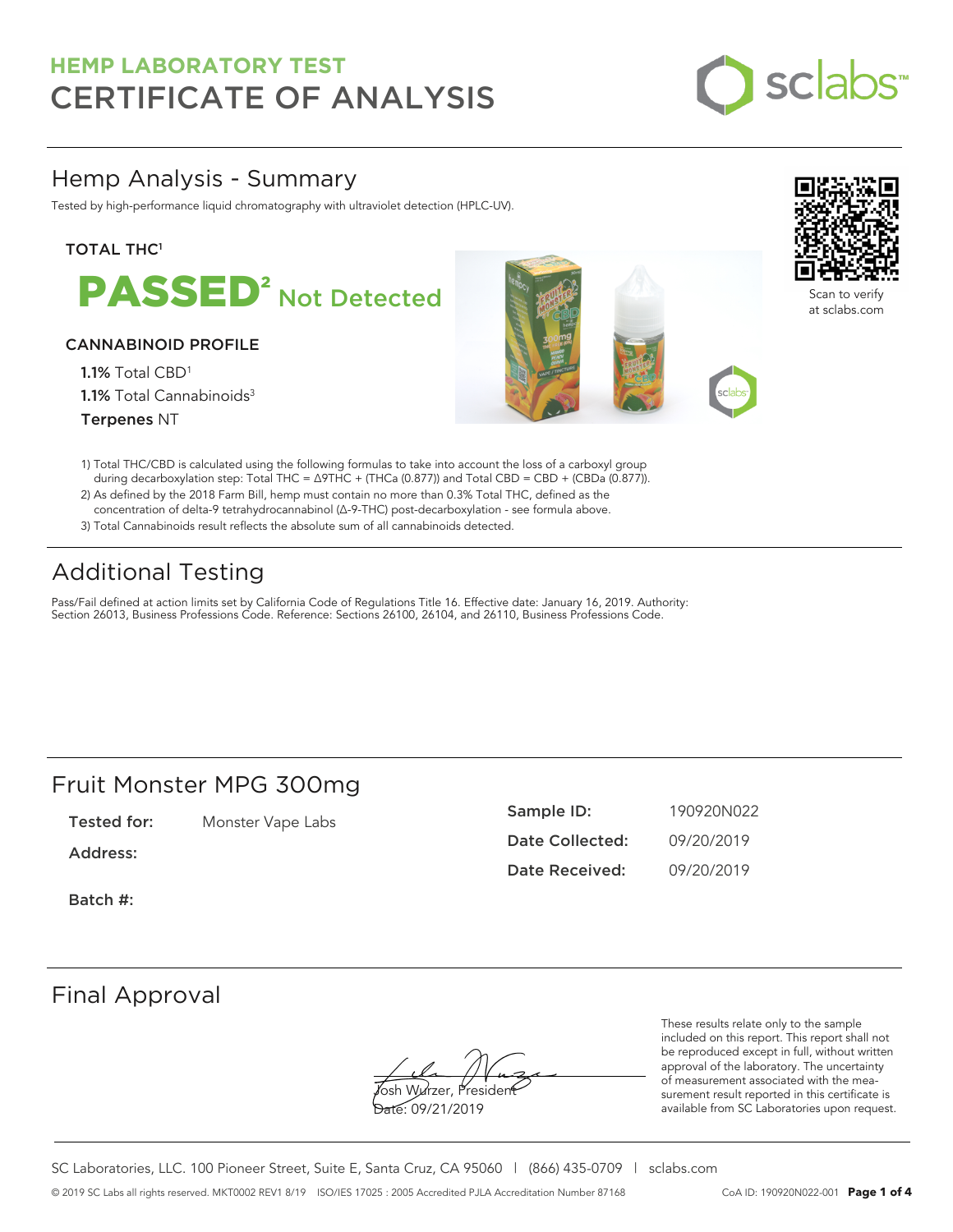

SC Laboratories, LLC 100 Pioneer Street, Suite E Santa Cruz, CA 95060 (866) 435-0709 | sclabs.com

| Sample Name:     | Fruit Monster MPG 300mg |
|------------------|-------------------------|
| LIMS Sample ID:  | 190920N022              |
| Batch #:         |                         |
| Sample Metrc ID: |                         |
| Sample Type:     | Infused, Liquid Edible  |
| Batch Count:     |                         |
| Sample Count:    |                         |
| Unit Volume:     | 30 Milliliters per Unit |
| Serving Mass:    |                         |
| Density:         | 1.0261 g/mL             |

#### **Moisture Test Results**

| . |  |  |
|---|--|--|

**Results (%)**

| <b>Cannabinoid Test Results</b>                                                              |                                                           |                                                       | 09/21/2019                                                                              |  |  |  |
|----------------------------------------------------------------------------------------------|-----------------------------------------------------------|-------------------------------------------------------|-----------------------------------------------------------------------------------------|--|--|--|
| Cannabinoid analysis utilizing High Performance Liquid Chromatography<br>(HPLC, QSP 5-4-4-4) |                                                           |                                                       |                                                                                         |  |  |  |
| <b>A9THC</b><br>$\triangle$ 8THC<br><b>THCa</b><br><b>THCV</b>                               | mg/mL<br><b>ND</b><br><b>ND</b><br><b>ND</b><br><b>ND</b> | %<br><b>ND</b><br><b>ND</b><br><b>ND</b><br><b>ND</b> | LOD / LOQ mg/mL<br>0.0009 / 0.003<br>0.0009 / 0.003<br>0.0009 / 0.003<br>0.0004 / 0.001 |  |  |  |
| <b>THCVa</b><br><b>CBD</b><br>CBDa                                                           | <b>ND</b><br>11.922<br><b>ND</b>                          | <b>ND</b><br>1.1619<br><b>ND</b>                      | 0.0013 / 0.004<br>0.0009 / 0.003<br>0.0009 / 0.003                                      |  |  |  |
| <b>CBDV</b><br>CBDVa<br><b>CBG</b>                                                           | 0.011<br><b>ND</b><br><b>ND</b>                           | 0.0011<br><b>ND</b><br><b>ND</b>                      | 0.0004 / 0.001<br>0.0003 / 0.001<br>0.001 / 0.003                                       |  |  |  |
| CBGa<br><b>CBL</b><br><b>CBN</b>                                                             | <b>ND</b><br><b>ND</b><br><b>ND</b>                       | <b>ND</b><br><b>ND</b><br><b>ND</b>                   | 0.0008 / 0.002<br>0.0021 / 0.006<br>0.0009 / 0.003                                      |  |  |  |
| CBC.<br>CBCa<br><b>Sum of Cannabinoids:</b>                                                  | <b>ND</b><br><b>ND</b><br>11.933                          | <b>ND</b><br><b>ND</b><br>1.1629                      | 0.0011 / 0.003<br>0.0015 / 0.005                                                        |  |  |  |
| Total THC (∆9THC+0.877*THCa)<br>Total CBD (CBD+0.877*CBDa)                                   | <b>ND</b><br>11.922                                       | <b>ND</b><br>1.1619                                   | 357.990 mg/Unit<br>ND<br>357.660 mg/Unit                                                |  |  |  |
| ∆9THC per Unit<br>∆9THC per Serving                                                          | Action Limit mg<br>1000.0                                 | Pass                                                  | ND                                                                                      |  |  |  |

#### **Batch Photo**



| Date Collected:                       | 09/20/2019        |
|---------------------------------------|-------------------|
| Date Received:                        | 09/20/2019        |
| Tested for:                           | Monster Vape Labs |
| License #:                            |                   |
| Address:                              |                   |
| Produced by:                          |                   |
| License #:                            |                   |
| Address:                              |                   |
| <b>Overall result for batch: Pass</b> |                   |

### **Water Activity Test Results**

| <b>Water Activity</b> | <b>Results (Aw)</b><br><b>NT</b> | <b>Action Limit Aw</b> |
|-----------------------|----------------------------------|------------------------|
|                       |                                  |                        |

### **Terpene Test Results**

| Terpene analysis utilizing Gas Chromatography - Flame Ionization<br>Detection (GC - FID) |                        |   |                |  |
|------------------------------------------------------------------------------------------|------------------------|---|----------------|--|
|                                                                                          | mg/g                   | % | LOD / LOQ mg/g |  |
| 2 Bisabolol                                                                              | NT                     |   |                |  |
| 2 Pinene                                                                                 | NT                     |   |                |  |
| 3 Carene                                                                                 | NT                     |   |                |  |
| Borneol                                                                                  | NT                     |   |                |  |
| <b>Z</b> Caryophyllene                                                                   | NT                     |   |                |  |
| Geraniol                                                                                 | $\overline{\text{NT}}$ |   |                |  |
| 2 Humulene                                                                               | NT                     |   |                |  |
| Terpinolene                                                                              | NT                     |   |                |  |
| Valencene                                                                                | NT                     |   |                |  |
| Menthol                                                                                  | NT                     |   |                |  |
| Nerolidol                                                                                | NT                     |   |                |  |
| Camphene                                                                                 | NT                     |   |                |  |
| Eucalyptol                                                                               | NT                     |   |                |  |
| 2 Cedrene                                                                                | NT                     |   |                |  |
| Camphor                                                                                  | NT                     |   |                |  |
| (-)-Isopulegol                                                                           | $\overline{\text{NT}}$ |   |                |  |
| Sabinene                                                                                 | NT                     |   |                |  |
| 2 Terpinene                                                                              | NT                     |   |                |  |
| <b>27</b> Terpinene                                                                      | NT                     |   |                |  |
| Linalool                                                                                 | NT                     |   |                |  |
| Limonene                                                                                 | NT                     |   |                |  |
| Myrcene                                                                                  | NT                     |   |                |  |
| Fenchol                                                                                  | NT                     |   |                |  |
| <sup>2</sup> Phellandrene                                                                | NT                     |   |                |  |
| Caryophyllene Oxide                                                                      | NT                     |   |                |  |
| Terpineol                                                                                | NT                     |   |                |  |
| 2 Pinene                                                                                 | NT                     |   |                |  |
| $R-(+)$ -Pulegone                                                                        | NT                     |   |                |  |
| <b>Geranyl Acetate</b>                                                                   | NT                     |   |                |  |
| Citronellol                                                                              | NT                     |   |                |  |
| p-Cymene                                                                                 | NT                     |   |                |  |
| Ocimene                                                                                  | NT                     |   |                |  |
| Guaiol                                                                                   | NT                     |   |                |  |
| Phytol                                                                                   | NT                     |   |                |  |
| Isoborneol                                                                               | NT                     |   |                |  |
| Total Ternane Concentration:                                                             | NIT                    |   |                |  |

**Total Terpene Concentration:**

#### Sample Certification

California Code of Regulations Title 16 Effect Date January 16, 2019<br>Authority: Section 26013, Business and Professions Code.<br>Reference: Sections 26100, 26104 and 26110, Business and Professions Code.



Josh Wurzer, President Date: 09/21/2019

© 2019 SC Labs all rights reserved. MKT0002 REV1 8/19 ISO/IES 17025 : 2005 Accredited PJLA Accreditation Number 87168 CoA ID: 190920N022-001 **Page 2 of 4**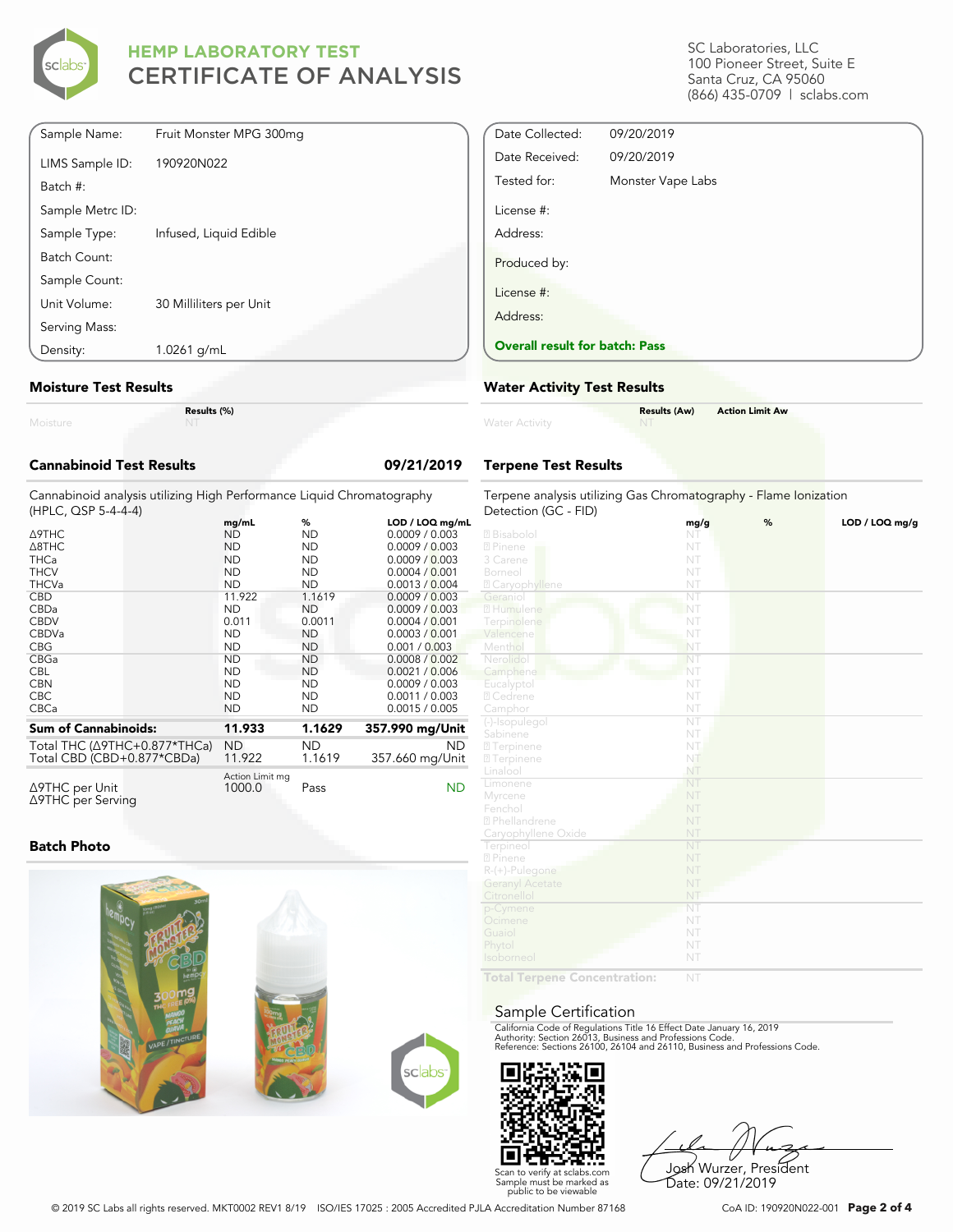

| Density:         | 1.0261 g/mL             |  |
|------------------|-------------------------|--|
| Serving Mass:    |                         |  |
| Unit Volume:     | 30 Milliliters per Unit |  |
| Sample Count:    |                         |  |
| Batch Count:     |                         |  |
| Sample Type:     | Infused, Liquid Edible  |  |
| Sample Metrc ID: |                         |  |
| Batch #:         |                         |  |
| LIMS Sample ID:  | 190920N022              |  |
| Sample Name:     | Fruit Monster MPG 300mg |  |

### **Pesticide Test Results**

#### Pesticide, Fungicide and plant growth regulator analysis utilizing HPLC-Mass Spectrometry and GC-Mass Spectrometry

|                         | Results ( $\mu$ g/g) | Action Limit µg/g | LOD / LOO µg/g |
|-------------------------|----------------------|-------------------|----------------|
| Abamectin               | NT                   |                   |                |
| Acephate                | NT                   |                   |                |
| Acequinocyl             | NT                   |                   |                |
| Acetamiprid             | NT                   |                   |                |
| Azoxystrobin            | NT                   |                   |                |
| Bifenazate              | NT                   |                   |                |
| Bifenthrin              | NT                   |                   |                |
| <b>Boscalid</b>         | NT                   |                   |                |
| Captan                  | NT                   |                   |                |
| Carbaryl                | NT                   |                   |                |
| Chlorantraniliprole     | NT                   |                   |                |
| Clofentezine            | NT                   |                   |                |
| Cyfluthrin              | NT                   |                   |                |
| Cypermethrin            | NT                   |                   |                |
| Diazinon                | NT                   |                   |                |
| Dimethomorph            | NT                   |                   |                |
| Etoxazole               | NT                   |                   |                |
| Fenhexamid              | NT                   |                   |                |
| Fenpyroximate           | NT                   |                   |                |
| Flonicamid              | NT                   |                   |                |
| Fludioxonil             | NT                   |                   |                |
| Hexythiazox             | NT                   |                   |                |
| Imidacloprid            | NT                   |                   |                |
| Kresoxim-methyl         | NT                   |                   |                |
| Malathion               | NT                   |                   |                |
| Metalaxyl               | NT                   |                   |                |
| Methomyl                | NT                   |                   |                |
| Myclobutanil            | NT                   |                   |                |
| Naled                   | NT                   |                   |                |
| Oxamyl                  | NT                   |                   |                |
| Pentachloronitrobenzene | NT                   |                   |                |
| Permethrin              | NT                   |                   |                |
| Phosmet                 | NT                   |                   |                |
| Piperonylbutoxide       | NT                   |                   |                |
| Prallethrin             | NT                   |                   |                |
| Propiconazole           | NT                   |                   |                |
| Pyrethrins              | NT                   |                   |                |
| Pyridaben               | NT                   |                   |                |
| Spinetoram              | NT                   |                   |                |
| Spinosad                | NT                   |                   |                |
| Spiromesifen            | NT                   |                   |                |
| Spirotetramat           | NT                   |                   |                |
| Tebuconazole            | NT                   |                   |                |
| Thiamethoxam            | NT                   |                   |                |

### **Mycotoxin Test Results**

| Mycotoxin analysis utilizing HPLC-Mass Spectrometry |                                    |                      |
|-----------------------------------------------------|------------------------------------|----------------------|
|                                                     | Results (µq/kq) Action Limit µq/kq | $LOD / LOQ \mu g/kg$ |
| Aflatoxin B1, B2, G1, G2                            |                                    |                      |
| Ochratoxin A                                        |                                    |                      |

SC Laboratories, LLC 100 Pioneer Street, Suite E Santa Cruz, CA 95060 (866) 435-0709 | sclabs.com

| Date Collected:                       | 09/20/2019        |  |
|---------------------------------------|-------------------|--|
| Date Received:                        | 09/20/2019        |  |
| Tested for:                           | Monster Vape Labs |  |
| License #:                            |                   |  |
| Address:                              |                   |  |
| Produced by:                          |                   |  |
| License #:                            |                   |  |
| Address:                              |                   |  |
| <b>Overall result for batch: Pass</b> |                   |  |

### **Pesticide Test Results**

| Pesticide, Fungicide and plant growth regulator analysis utilizing |                     |                   |                |  |
|--------------------------------------------------------------------|---------------------|-------------------|----------------|--|
| HPLC-Mass Spectrometry and GC-Mass Spectrometry                    | Results $(\mu g/g)$ | Action Limit µg/g | LOD / LOQ µg/g |  |
| Aldicarb                                                           |                     |                   |                |  |
| Carbofuran                                                         | NT                  |                   |                |  |
| Chlordane                                                          | NT                  |                   |                |  |
| Chlorfenapyr                                                       | NT                  |                   |                |  |
| Chlorpyrifos                                                       | NT                  |                   |                |  |
| Coumaphos                                                          | NT                  |                   |                |  |
| Daminozide                                                         | NT                  |                   |                |  |
| <b>DDVP</b> (Dichlorvos)                                           | NT                  |                   |                |  |
| Dimethoate                                                         | NT                  |                   |                |  |
| Ethoprop(hos)                                                      | NT                  |                   |                |  |
| Etofenprox                                                         | NT                  |                   |                |  |
| Fenoxycarb                                                         | NT                  |                   |                |  |
| Fipronil                                                           | NT                  |                   |                |  |
| Imazalil                                                           | NT                  |                   |                |  |
| Methiocarb                                                         | NT                  |                   |                |  |
| Methyl parathion                                                   | NT                  |                   |                |  |
| Mevinphos                                                          | NT                  |                   |                |  |
| Paclobutrazol                                                      | NT                  |                   |                |  |
| Propoxur                                                           | NT                  |                   |                |  |
| Spiroxamine                                                        | NT                  |                   |                |  |
| Thiacloprid                                                        | NT                  |                   |                |  |

### **Heavy Metal Test Results**

Heavy metal analysis utilizing Inductively Coupled Plasma Mass Spectrometry (ICP-MS)

| <b>ODECHALLER A</b> HOLL-IND | Results $(\mu g/g)$ | Action Limit µq/q | $LOD / LOQ \mu g/g$ |
|------------------------------|---------------------|-------------------|---------------------|
| Cadmium                      | NT                  |                   |                     |
| Lead                         |                     |                   |                     |
| Arsenic                      | NT                  |                   |                     |
| Mercury                      | N                   |                   |                     |

Sample Certification

California Code of Regulations Title 16 Effect Date January 16, 2019<br>Authority: Section 26013, Business and Professions Code.<br>Reference: Sections 26100, 26104 and 26110, Business and Professions Code.



Josh Wurzer, President Date: 09/21/2019

© 2019 SC Labs all rights reserved. MKT0002 REV1 8/19 ISO/IES 17025 : 2005 Accredited PJLA Accreditation Number 87168 CoA ID: 190920N022-001 **Page 3 of 4**